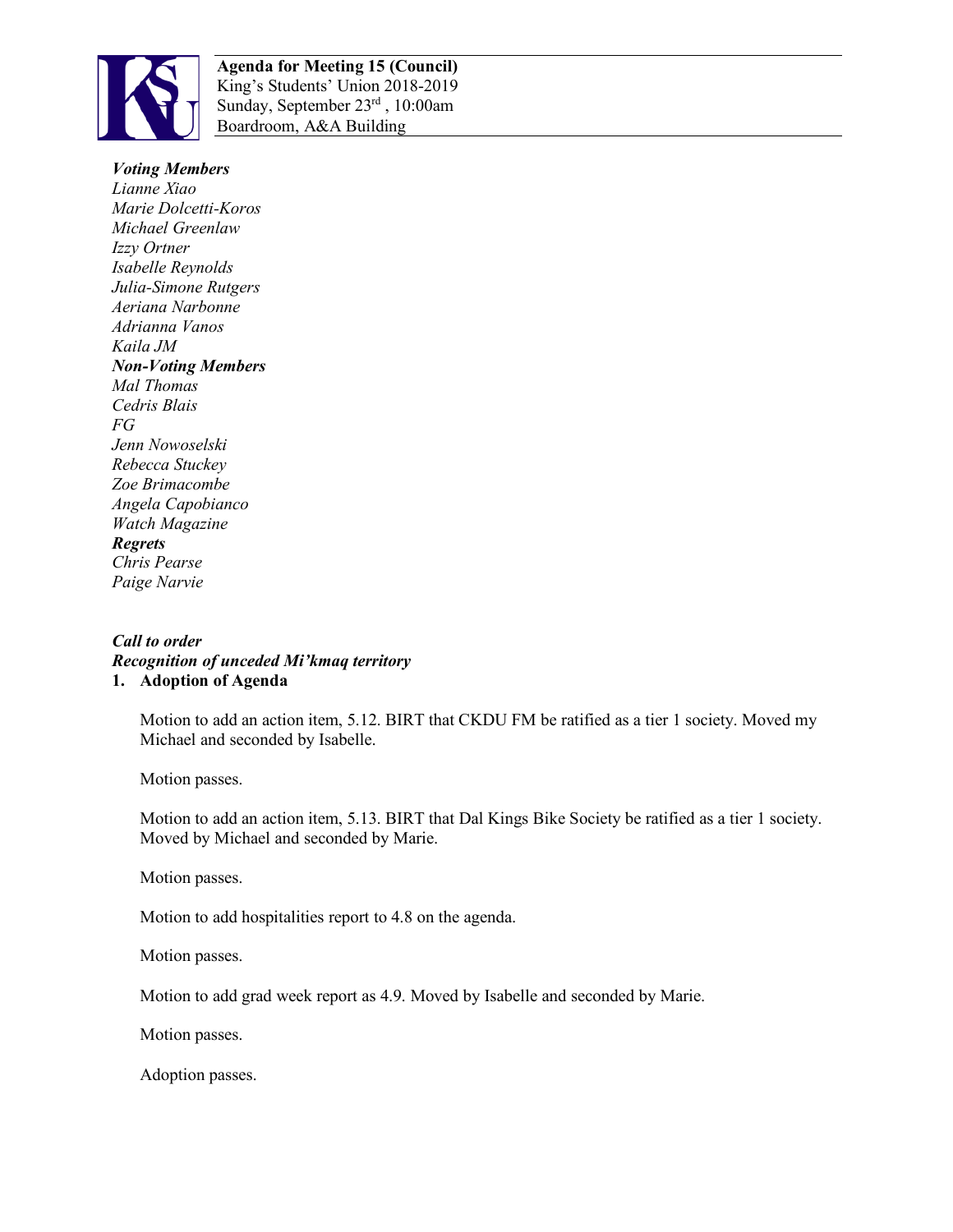

# **2. Approval of Minutes from September 12**

Amended to included attendance at the meeting.

Approval passes.

# **3. Oral Reports and Goals of Councillors**

Adrianna: No goals because last meeting before new candidates, not much to report.

Kaila: No much to report. Kaila's last meeting as journalism representative, so she has no goals either.

JS: Not much since last reporting period. There is a board meeting next week, advocating to lower tuition.

Aeriana: Nothing to report. Dal science society hasn't met, starting elections soon.

### **4. Reports of the Executive Committee (Attached)** 4.1. Report of the President

No questions concerning Lianne's report.

4.2. Report of the Student Life Vice President Typo noted by the chair.

4.3. Report of the Financial Vice President

JS wanted confirmation on the date of the GM.

- 4.4. Report of the External Vice President
- 4.5. Report of the Communications Vice President
- 4.6. O Week Report

O Week was less of a 3-person coordination but was done as a collective, involving the KSU, O-Week coordinators, and O-Week leaders. Managed to get \$3000 in sponsorship. Managed to get sponsorship that is not monetary, managed to get free items and food.

Lianne claims that despite the blips of o-week, it has been one of the most successful o-week's this year. Good recommendations for the future, great orientation week.

Cedric thanks Lianne for her help during O-week.

Michael congratulates the o-week coordinators on how well thy did with o-week, and complimented Lianne on her work on o-week.

Kaila says that the coordinators did a fantastic job at o-week, it looked like a very fun o-week.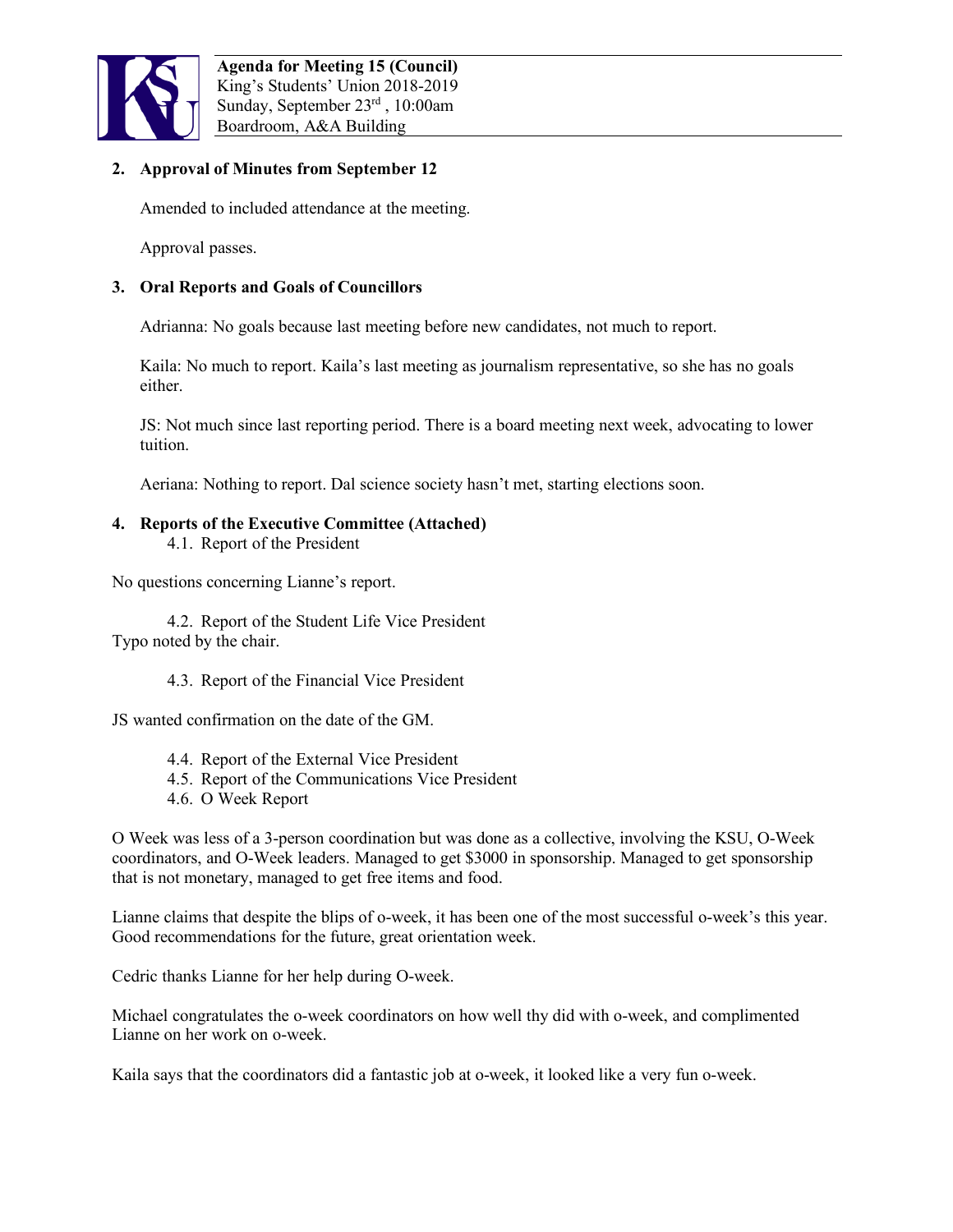

Marie thanks the coordinators for their hard work.

4.7. SCC Summer Report

Marie thanks Rebecca for her work as the SCC and is excited to work with her further throughout the year.

Cedric says that the o-week crew loves Rebecca.

4.8. Hospitalities Coordinator Report

Marie thanks Jen for all her hard work and starts that her work is crucial and very much appreciated.

4.9. Grad Week Report

## **Motion to recess for 10 minutes.**

Motion passes.

## **5. Action Items**

5.1 BIRT be hired as the 2018/19 CUBE Coordinator. *Moved by Michael Greenlaw*

Michael moves to amend that Mal Thomas be nominated as cube coordinated. Seconded by Marie. Mal is passionate about working with students and has been a former o-week coordinator, so is familiar with event organization and is a patrol supervisor and as a result is familiar with students and first aid.

Moved to amend to

Amended passes.

Motion passes.

5.2 BIRT be hired as the bookkeeper for the King's Students' Union for the 2018/19 academic year. *Moved by Lianne Xiao* 

Motion to move into camera. Marie seconds. Going into camera for HR reasons.

Motion passes.

Left camera at 12:23 that was moved by Kaila and seconded by Marie. Five minute recess followed.

### **BIRT the President and the FVP compile a report to be presented at the next Council meeting, on October 14th 2018.**

Amendment moved by Marie and seconded by Isabelle.

Amendment passes.

Amendment to add Jen Nowoselski into the motion. Motion now reads: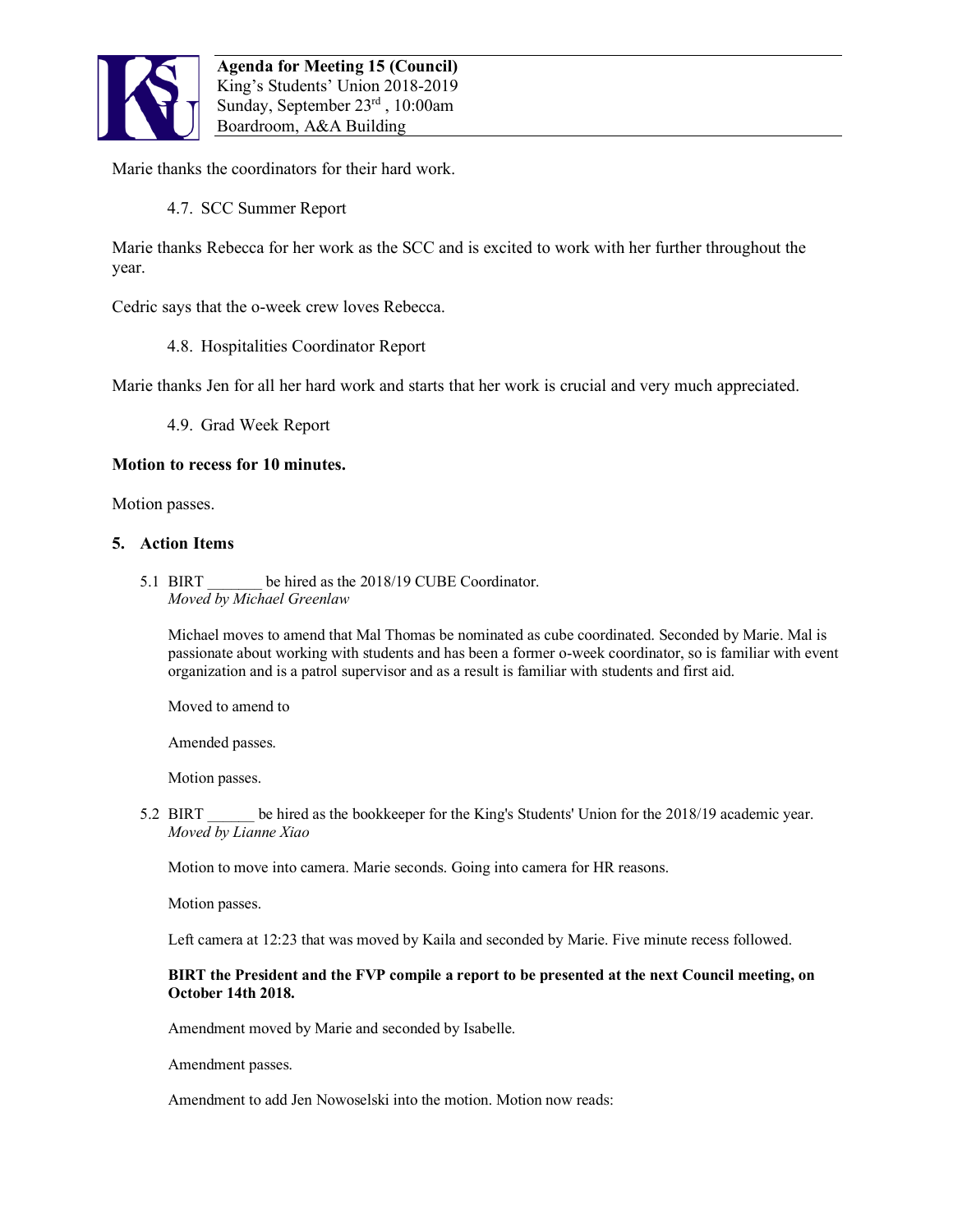

BIRT Jenn Nowoselski be hired as the bookkeeper for the King's Students' Union for the 2018/19 fiscal year.

Amendment passes.

Motion passes as amended.

5.3 BIRT Mal Thomas receive the second half of their honorarium of \$1500 for their work as Orientation Week Coordinator. *Moved by Lianne Xiao*

Motion to suspend the rules of order by Kaila to take up omnibus motions 5.3, 5.4, 5.5, and 5.6.

Motion to omnibus passes.

Motion passes in omnibus. 5.3, 5.4, 5.5. and 5.6 all pass.

- 5.4 BIRT Cédric Blais receive the second half of their honorarium of \$1500 for their work as Orientation Week Coordinator. *Moved by Lianne Xiao*
- 5.5 BIRT Frances-Grace Fyfe receive the second half of their honorarium of \$1500 for their work as Orientation Week Coordinator. *Moved by Lianne Xiao*
- 5.6 BIRT Michael Greenlaw receive the second half of their honorarium of \$1500 for their work organizing Orientation Week 2018. *Moved by Lianne Xiao*
- 5.7 BIRT the Nova Scotia Public Interest Research Group (NSPIRG) be ratified as a Tier I Society for the 2018/19 academic year. *Moved by Michael Greenlaw*

Motion passes.

5.8 BIRT the History of Science & Technology Society be ratified as a Tier II Society for the 2018/19 academic year. *Moved by Michael Greenlaw* 

Cedric motivates for the HOST society. He and other HOST students want to make HOST active again, unfortunately there are no account documents.

Motion passes.

5.9 *BIRT* the King's Wordsmiths Society and the Day Student Society receive \$232.00 in contingent funding for a ghost tour of the Halifax Citadel on October 27<sup>th</sup>. *Finance Committee recommends approval. Moved by Marie Dolcetti-Koros*

Isabelle wants clarification concerning how the move is being spent. It is just for the one event, not for both societies.